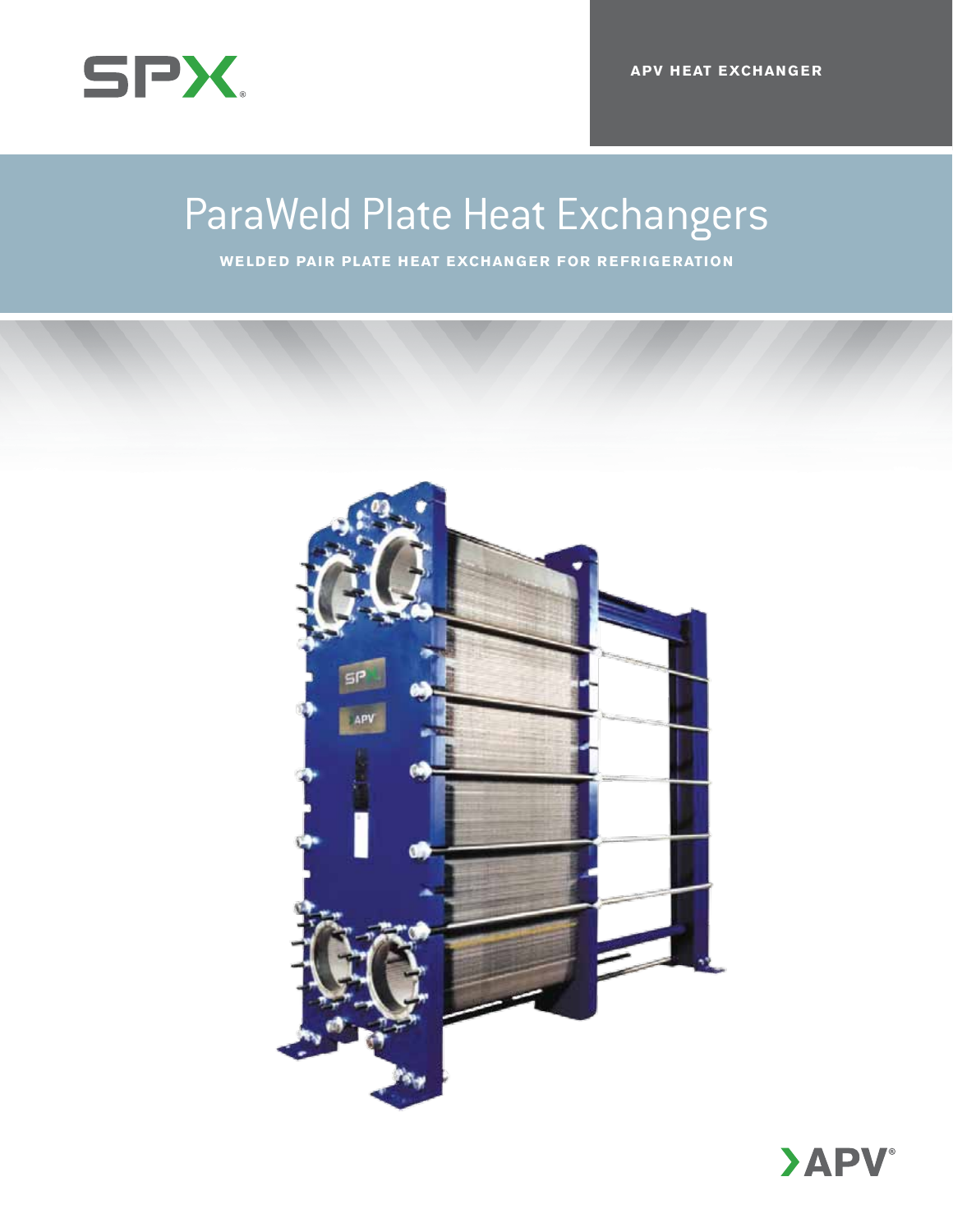SPX offers an extensive portfolio of plate heat exchanges covering many industrial applications. Regularly SPX heat exchangers replace older technology products due to the simplicity of installation and their high performance thermal characteristics. Whether recovering waste heat or isolating the cooling system from the cooling source, SPX has the application knowledge and product to improve efficiency and performance.

Our vision for the future is rooted in a long standing tradition of excellence and commitment to progress. We strive to offer the customer the highest quality products and services today, tomorrow and beyond.

SPX provides advanced APV heat transfer solutions for cooling, heating, condensing and evaporation of process fluids designed to solve heat transfer process challenges in a vast array of industries. They are designed to meet demanding process conditions and to optimize the utilisation of energy. APV heat transfer solutions have proven reliable and highly efficient helping customers worldwide to run their processes safely and economically. Dedicated and specialized SPX staff around the world is committed to design and provide efficient and durable heat transfer solutions to help customers optimize energy utilization and minimize downtime for improved profitability.

## Proven Technology

It was Dr. Richard Seligman, APV's founder, who created the first commercially successful plate and frame heat exchanger in 1923. Since then APV Paraflow Plate Heat Exchangers are in successful operation in a variety of applications for the food, dairy, beverage, pharmaceutical, chemical, industrial, HVAC, and power markets. In addition, APV Paraflow plate heat exchangers are widely accepted in the industrial refrigeration market.

Components of the energy intensive refrigeration cycle are changing rapidly to maximize the commercial payback and thermal efficiency. For over 20 years, APV has fulfilled this need with the efficiency of our ParaWeld Plate Heat Exchangers, having proven reliability and high performance as both evaporators and liquid cooled condensers.

#### **Flooded Evaporation**

A flooded evaporator has liquid refrigerant fed into the APV ParaWeld Plate Evaporator. The heat from the fluid being cooled causes the refrigerant to boil in the heat exchanger. In most cases, the basic system uses gravity to feed the refrigerant from a separator vessel and the differences in density of the two phase refrigerant causes it to flow through the heat exchanger and return to the separator. This is referred to as a natural recirculation or thermosyphon system.

The APV ParaWeld Plate Condenser cools and condenses the high pressure superheated vapor back to a liquid.

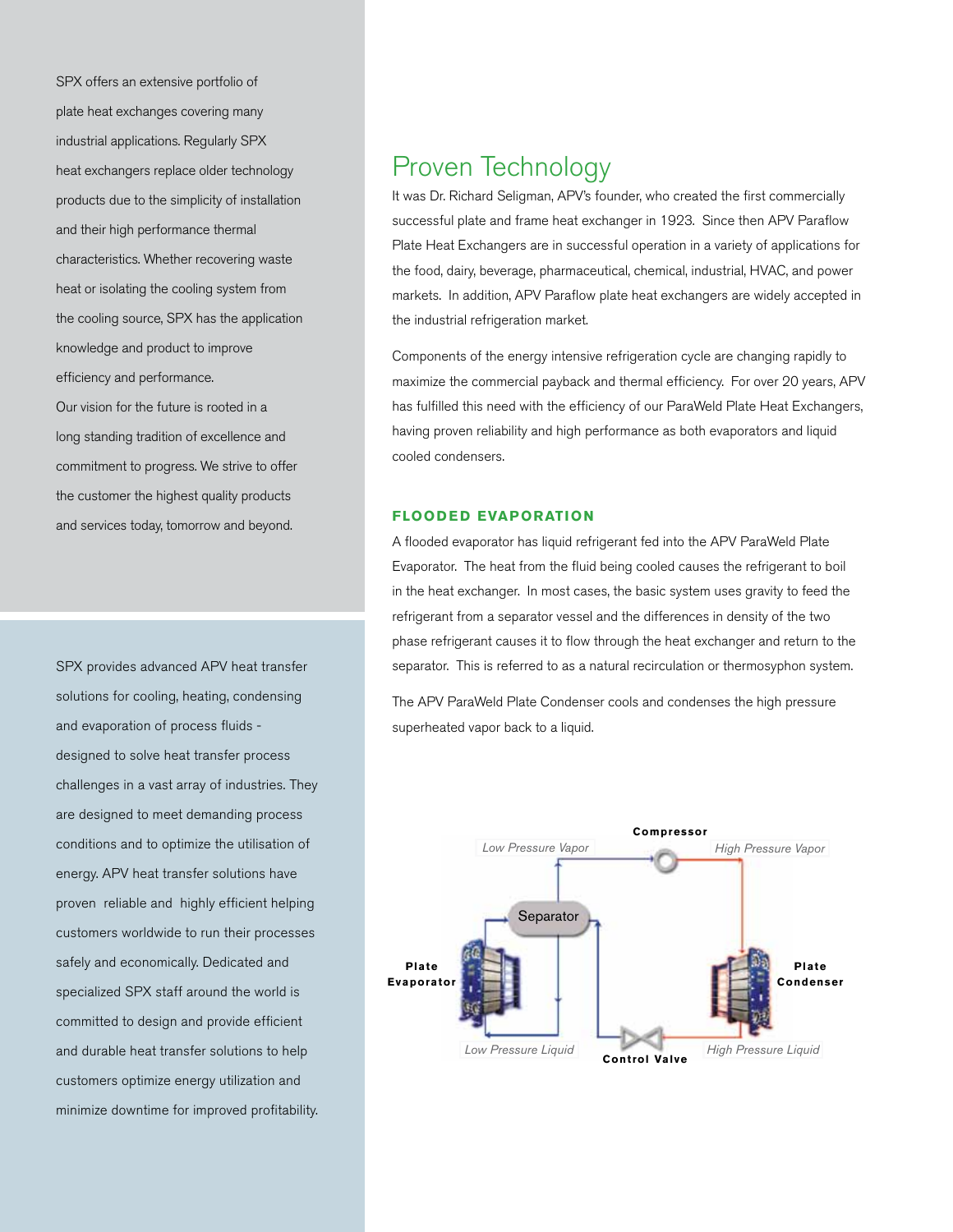#### **DIRECT EXPANSION EVAPORATION**

In a direct or dry expansion system the refrigerant is fed directly to the APV ParaWeld plate heat exchanger without the use of a separator. Although theoretically a dry expansion evaporator may have a lower coefficient of performance, one can normally compensate for this by adjusting the heat transfer area and thus keep the system design simple with a significantly lower physical height.

The choice between such a system and the flooded system is driven by economics and technological suitability, except where a particularly close temperature approach rules out dry expansion. The dry expansion system is nearly always lower cost if a properly designed technology could be employed. A vast majority of current ParaWeld plate heat exchanger installations are flooded although use of dry expansion is increasing with the arrival of newer more reliable technology.



## Typical Refrigation Applications

APV ParaWeld Plate Heat Exchangers are used in a number of different refrigeration applications. They can function as:

Flooded Evaporators

Direct Expansion Evaporators

Liquid Cooled Condensers

Economizers

**Desuperheaters** 

Subcoolers

Oil coolers









**Typical LR4 Flooded Evaporator**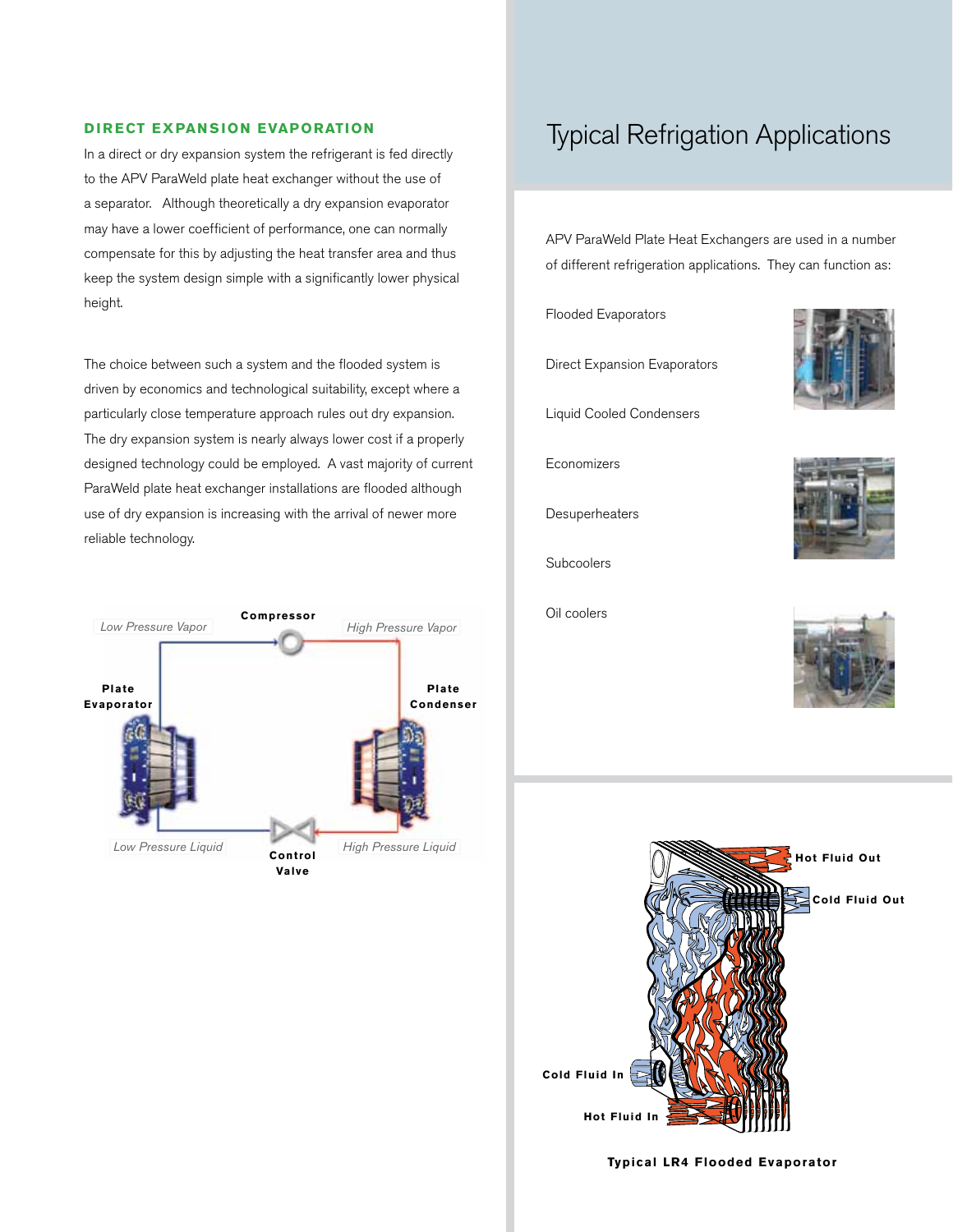# ParaWeld Series Plate Heat Exchanger

#### **MAXIMUM PERFORMANCE, MINIMAL SPACE AND LOW VOLUME HOLDUP.**

The heat transfer plates are the heart of the APV ParaWeld heat exchanger providing reliability, efficiency and economy of operation. These plates are stamped in a corrugated design pattern to induce turbulent flow, then laser welded together in pairs at the flow perimeter, minimizing liquid bypass at the edges via a patented plate design system. The refrigerant flows through this welded plate channel and the fluid to be cooled is in the gasketed channel. The only gasketing in contact with the refrigerant are the circular port rings at the plate entrance and exit. Since the plates are welded pairs, the heat exchanger can easily be expanded should your duty requirements change in the future. Simply add more plate pairs to increase the refrigeration tonnage. The plates are pressed and laser welded in our Goldsboro, NC, USA facility. APV stocks 304ss, 316ss and titanium plate materials for faster delivery of new units and/or for spare parts.

Plates are also available in other alloys such as high nickel, super austenitic steels, etc, if required.

Gasket materials include neoprene and a selection of NBR's and EPDM's. FDA compliant gaskets are also available for certain direct product chilling duties.

Welded pairs are aligned in a rigid, polyurethane painted carbon steel frame through the use of a top carrying bar and bottom guide bar as illustrated in figure 7. Plates have an integral hanging eye to facilitate installation and maintain proper plate alignment and support within the frame.



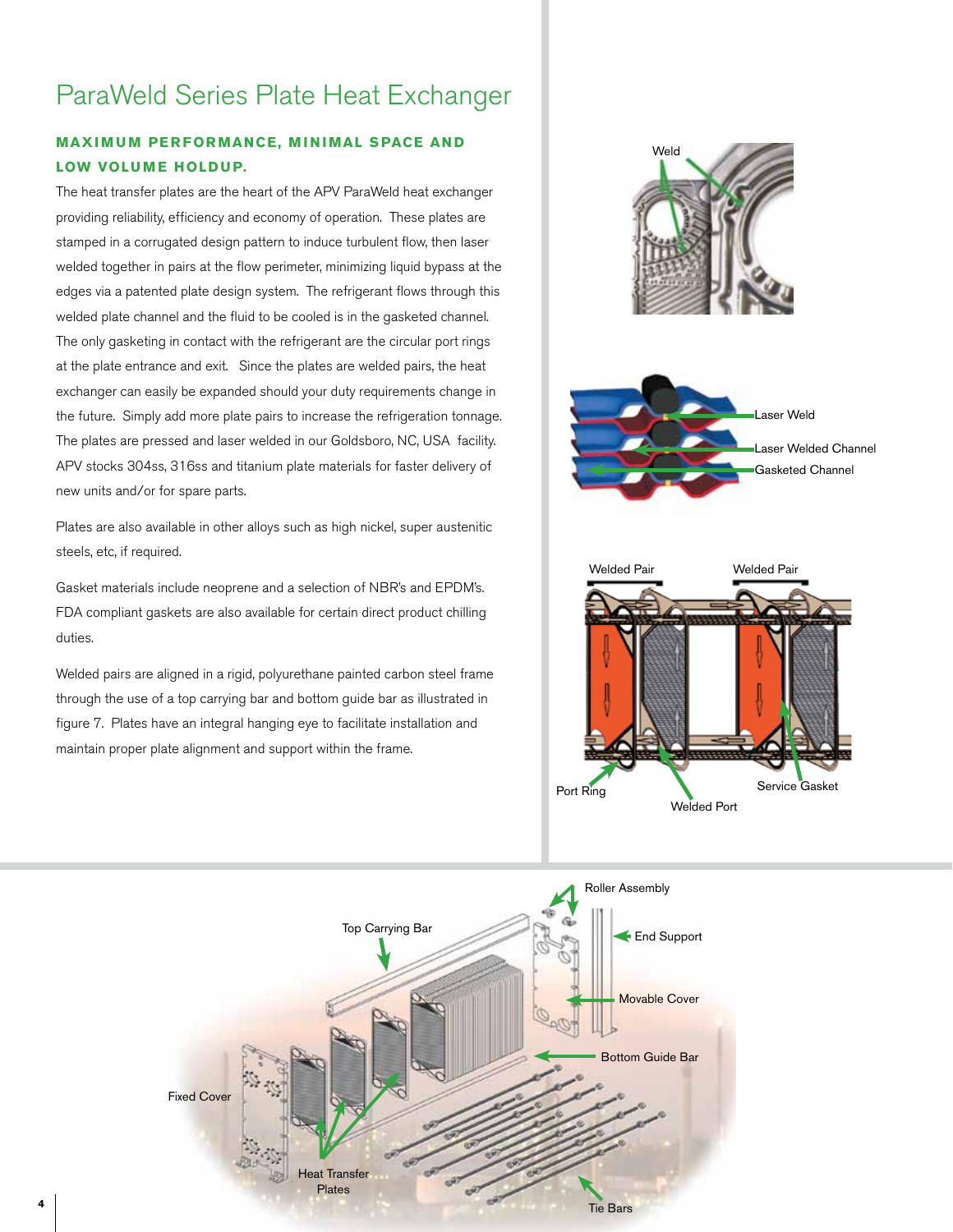# Tri-Flash™ DX Series

#### **OFFERS STABLE PROCESS CONTROL th roug h U niform Feed D istribution**

The unique patented APV Tri-Flash™ DX series Plate Evaporator is specifically designed for the direct expansion "DX" refrigeration market. For successful "DX" evaporation the two phase feed must be evenly distributed between all parallel channels in the plate pack of the heat exchanger.

The Tri-Flash™ plate feed system is integral to the heat transfer plate port to ensure a uniform feed distribution to all plate passages and to promote optimum heat transfer efficiency. Proper feed distribution prevents liquid bypass, provides better process control and improves cooling performance. The APV "DX" series design provides a more equal feed distribution as compared to the use of a distribution tube in the feed port of the heat exchanger.

The APV Tri-Flash™ Plate Evaporator advantages include:

- • Eliminates the need to employ an internal distribution tube of questionable performance.
- Provides protection from the possibly of liquid bypass which could desuperheat the outlet vapor.
- • Provides excellent film distribution even at low feed rates.
- • Plates can easily be added without the need for replacement or complex modification of the feed distribution system.
- • Even flow distribution horizontally in the liquid phase across the plate pack.
- Total vaporization in each heat transfer channel for optimum performance.



- A Third and final flash integral to welded pair refrigerant is turned laterally into flow passage.
- B Second flash transfer port into plate pair
- C Transfer port allows redistribution laterally down the port
- D Feed port ring (inside welded pair) contains up to four integral feed jet tubes (first flash)
- E Refrigerant feed from the expansion valve enters the primary port of the heat exchanger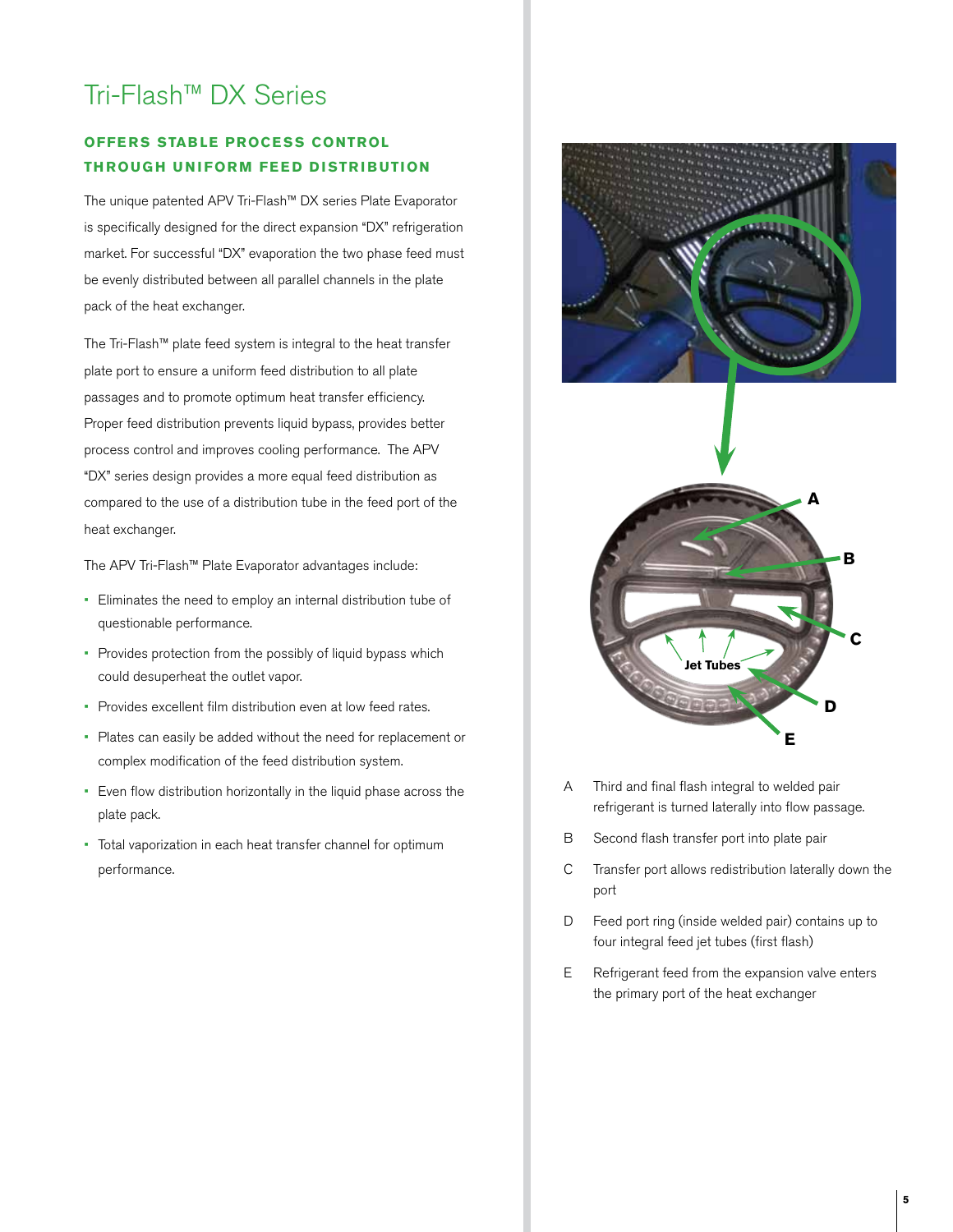# APV ParaWeld Plate Heat Exchanger Versus Tubular Exchangers

#### WHY THE APV PARAWELD PROVIDES MORE FOR YOUR **investment**

#### **Flexibility**

The ParaWeld Plate Heat Exchanger allows for future expansion when your refrigeration requirements grow. Semi-welded plate pairs can easily be added to the existing heat exchanger frame.

#### **Saves Energy**

The ParaWeld Plate Heat Exchanger provides approach temperatures as close as 2oF which allows for a higher suction temperature and higher coefficient of performance than a traditional shell and tube exchanger. This will help reduce compressor size and related components of a new refrigeration system.

#### **Less Refrigerant Needed**

The higher heat transfer coefficient significantly reduces the heat transfer area needed and the narrow plate passages have a low liquid holdup. The amount of refrigerant needed in a ParaWeld Plate Heat Exchanger is only 20-30% of the capacity compared to a tubular unit. Less refrigerant means more savings on the system charge and is better for the environment.

#### **Models**

The ParaWeld Plate Heat exchanger is available in models that range in connection size from 2" to 16". A single unit can handle up to 6,400 tons of refrigeration (5,806 metric tons).

#### **Smaller Installed Space, Easy to Maintain**

ParaWeld Plate Heat Exchangers use one third less floor space and weigh 1/6th the weight of a tubular heat exchanger. The APV Plate Heat Exchanger can be maintained within the installed space and without the need to remove piping.





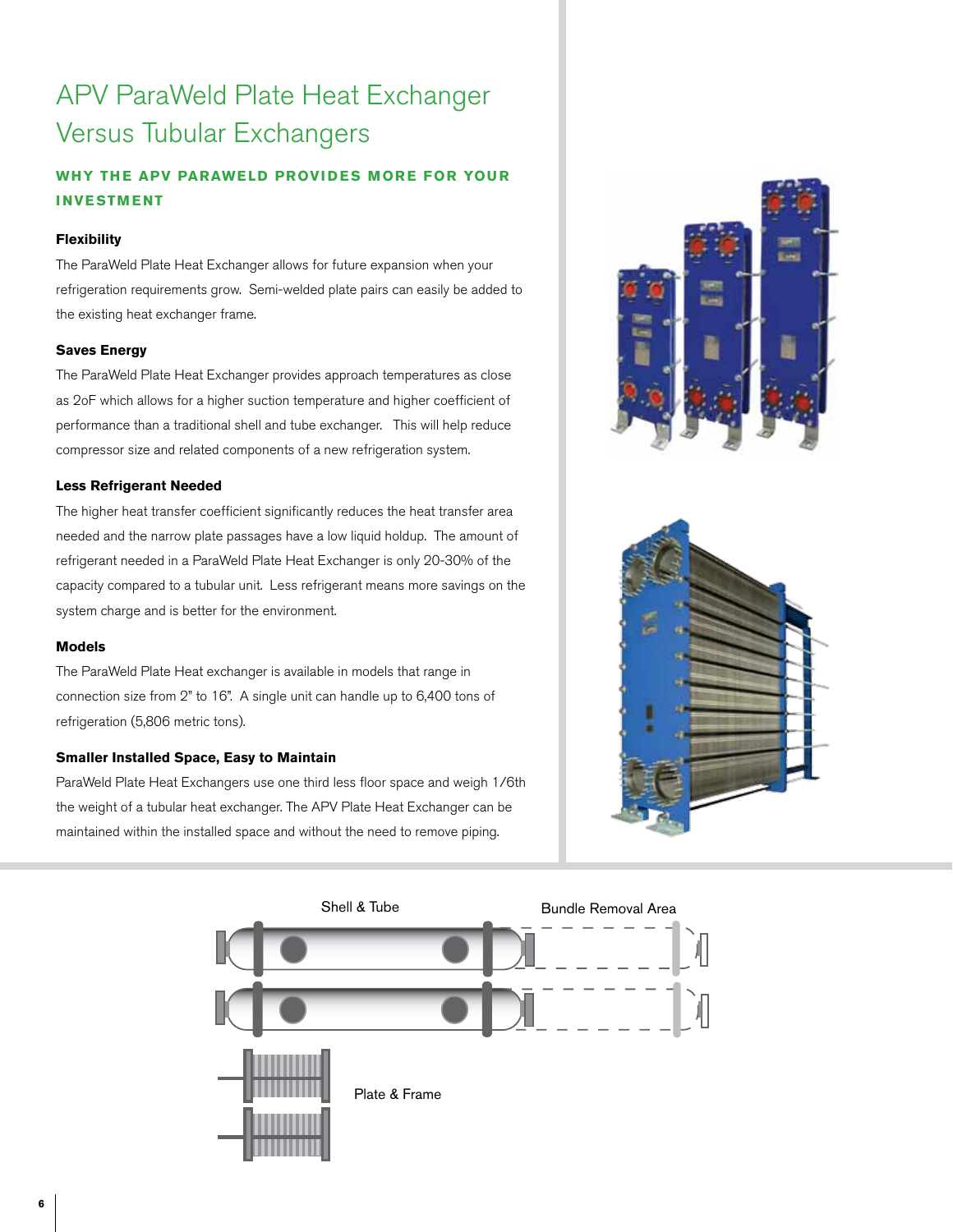# **Dimensions**

| <b>MODEL</b>    | <b>CONNECTION</b><br><b>SIZE</b><br>in /mm | <b>MAXIMUM</b><br><b>LIQUID FLOW</b><br><b>GPM</b><br>$m^3/hr$ | MAXIMUM<br><b>LENGTH</b><br>in /mm | MAXIMUM<br><b>WIDTH</b><br>in /mm | MAXIMUM<br><b>HEIGHT</b><br>in /mm | <b>MAXIMUM HEAT</b><br><b>TRANSFER AREA</b><br>ft $2/m2$ | MAXIMUM<br><b>REFRIGERATION*</b><br><b>TONS</b><br>(METRIC TONS) |
|-----------------|--------------------------------------------|----------------------------------------------------------------|------------------------------------|-----------------------------------|------------------------------------|----------------------------------------------------------|------------------------------------------------------------------|
| <b>LR2, LX2</b> | $\mathbf{2}$                               | 250                                                            | 67                                 | 16                                | 42                                 | 677                                                      | 115                                                              |
|                 | 50.8                                       | 57                                                             | 1702                               | 406                               | 1067                               | 63                                                       | 104                                                              |
| LR4             | $\overline{\mathbf{4}}$                    | 800                                                            | 81                                 | 23                                | 59                                 | 1223                                                     | 400                                                              |
|                 | 101.6                                      | 182                                                            | 2057                               | 584                               | 1499                               | 114                                                      | 363                                                              |
| <b>L039LES</b>  | 6                                          | 1700                                                           | 131                                | 24                                | 62                                 | 2982                                                     | 650                                                              |
|                 | 150                                        | 400                                                            | 3318                               | 608                               | 1584                               | 277                                                      | 590                                                              |
| <b>L080LES</b>  | 6                                          | 1700                                                           | 131                                | 24                                | 92                                 | 6082                                                     | 850                                                              |
|                 | 150                                        | 400                                                            | 3318                               | 608                               | 2340                               | 565                                                      | 770                                                              |
| LR9GN,          | 8                                          | 3100                                                           | 126                                | 32                                | 85                                 | 5023                                                     | 900                                                              |
| LX9GN           | 203.2                                      | 704                                                            | 3200                               | 813                               | 2159                               | 467                                                      | 816                                                              |
| LR9AV,          | 8                                          | 3100                                                           | 126                                | 32                                | 102                                | 5725                                                     | 1400                                                             |
| LX9AV           | 203.2                                      | 704                                                            | 3200                               | 813                               | 2591                               | 532                                                      | 1270                                                             |
| LR9AL           | 8                                          | 3100                                                           | 126                                | 32                                | 119                                | 7025                                                     | 1900                                                             |
|                 | 203.2                                      | 704                                                            | 3200                               | 813                               | 3023                               | 653                                                      | 1724                                                             |
| <b>B063L</b>    | 12                                         | 7000                                                           | 210                                | 39                                | 81                                 | 6110                                                     | 2000                                                             |
|                 | 304.8                                      | 1590                                                           | 5334                               | 991                               | 2057                               | 568                                                      | 1814                                                             |
| <b>B110L</b>    | 12                                         | 7000                                                           | 210                                | 39                                | 93                                 | 10632                                                    | 3100                                                             |
|                 | 304.8                                      | 1590                                                           | 5334                               | 991                               | 2362                               | 988                                                      | 2812                                                             |
| <b>B134L</b>    | 12                                         | 7000                                                           | 210                                | 39                                | 109                                | 12877                                                    | 4200                                                             |
|                 | 304.8                                      | 1590                                                           | 5334                               | 991                               | 2769                               | 1196                                                     | 3810                                                             |
| <b>B158L</b>    | 12                                         | 7000                                                           | 210                                | 39                                | 119                                | 15035                                                    | 5300                                                             |
|                 | 304.8                                      | 1590                                                           | 5334                               | 991                               | 3023                               | 1397                                                     | 4808                                                             |
| <b>B205L</b>    | 12                                         | 7000                                                           | 210                                | 39                                | 138                                | 19382                                                    | 6400                                                             |
|                 | 304.8                                      | 1590                                                           | 5334                               | 991                               | 3w505                              | 1801                                                     | 5806                                                             |
| <b>Z155LDF</b>  | 16                                         | 11500                                                          | 256                                | 51                                | 106                                | 11840                                                    | 3000                                                             |
|                 | 400                                        | 2600                                                           | 6500                               | 1300                              | 2700                               | 1100                                                     | 2720                                                             |
| <b>Z195LDF</b>  | 16                                         | 11500                                                          | 256                                | 51                                | 118                                | 13993                                                    | 4000                                                             |
|                 | 400                                        | 2600                                                           | 6500                               | 1300                              | 3000                               | 1300                                                     | 3630                                                             |
| <b>Z230LDF</b>  | 16                                         | 11500                                                          | 256                                | 51                                | 130                                | 17222                                                    | 5000                                                             |
|                 | 400                                        | 2600                                                           | 6500                               | 1300                              | 3300                               | 1600                                                     | 4540                                                             |